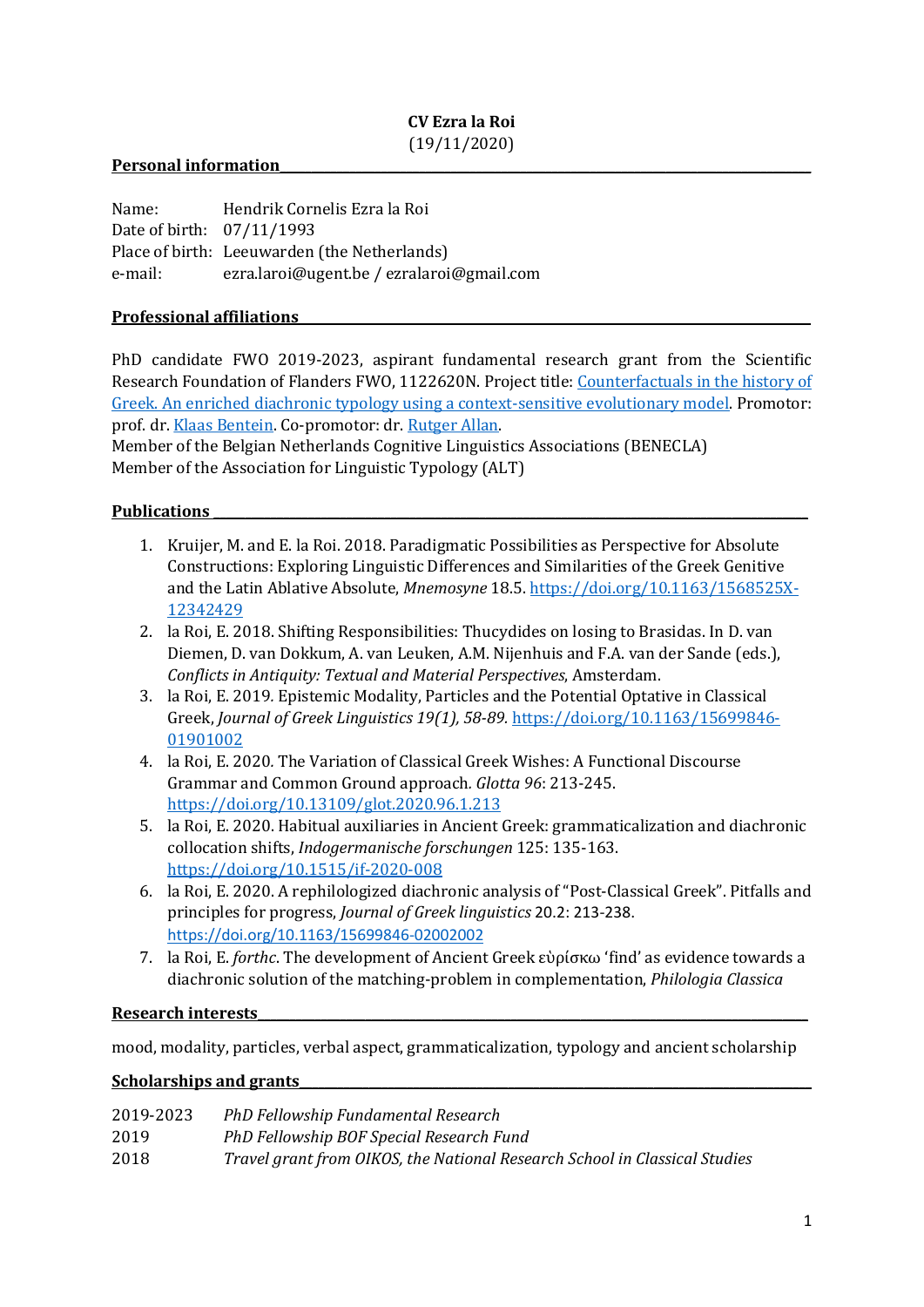|      | Used to fund my paper for the international colloquium of Ancient Greek                                           |
|------|-------------------------------------------------------------------------------------------------------------------|
|      | Linguistics (ICAGL Helsinki 2018)                                                                                 |
| 2018 | Travel grant from the Philological study fund (Leiden, the Netherlands)                                           |
|      | Used for second exchange to Madrid (UAM) to write and publish a paper about                                       |
|      | my research master thesis research and develop a PhD proposal                                                     |
| 2017 | Erasmus+ internship grant                                                                                         |
|      | Used for internship in Madrid to collaborate with prof. dr. Jesús de la Villa (UAM)<br>on research master project |
| 2017 | Travel Grant Graduate School of Humanities (VU)                                                                   |
|      | Used for internship in Madrid to collaborate with prof. dr. Jesús de la Villa (UAM)<br>on research master project |
|      |                                                                                                                   |

# Relevant academic experience

| 02-03-2020           | Paper at the EVWRIT reading group session at Ghent University. 'Textual<br>ambiguity and historical linguistics'.                                                                                                                                                                                                                    |
|----------------------|--------------------------------------------------------------------------------------------------------------------------------------------------------------------------------------------------------------------------------------------------------------------------------------------------------------------------------------|
| 22-09-2019           | Paper at the Katwijk conference for Greek and Latin Linguistics in the<br>Netherlands, Katwijk. 'Van 'No worries' naar 'Natuurlijk'. άμέλει en de                                                                                                                                                                                    |
| 31-08-2018           | grammaticalisatie van imperativi in Klassiek en Post-klassiek Grieks'.<br>Paper at the International Colloquium of Ancient Greek Linguistics (ICAGL 2018),<br>Helsinki, Finland. 'The Variation of Classical Greek Wishes: a Functional                                                                                              |
| 18-12-2017           | Discourse Grammar and Common Ground Approach'.<br>Paper at the XII Seminarios de Investigación en Filología Clásica at the Autónoma<br>University, Madrid, Spain. 'The Relevance of the Optative in its combination with<br>particles and adverbs in Classical Greek, a Functional Discourse Grammar and<br>Common Ground approach'. |
| 17-11-2017           | Paper at the Katwijk conference for Greek and Latin Linguistics in the<br>Netherlands, Katwijk. 'Paradigmatische mogelijkheden als perspectief voor<br>absolute constructies, verschillen en overeenkomsten tussen de Griekse<br>genitivus absolutus en ablativus absolutus' (in collaboration with Mike Kruijer).                   |
|                      | 2016 to 2018 Co-founder and member of Editorial Board ERIS scientific journal for the<br><b>Humanities</b>                                                                                                                                                                                                                           |
|                      | ERIS is an interdisciplinary journal for the Humanities which aims to highlight<br>the importance of research conducted in the Humanities and provide aspiring<br>academics with the possibility to get acquainted with the scientific publication<br>https://erisjournal.com/<br>process                                            |
| 2014 to 2017         | Student-assistant of the department of Ancient Studies (VU)                                                                                                                                                                                                                                                                          |
|                      | Tasks included the organisation of<br>(1) educational events to attract students, such as the MasterClassics and the<br>Amsterdam Summerschool in Classics                                                                                                                                                                           |
|                      | (2) the international conference at the VU in May 2015 'The door of the<br>sanctuary: a place of transition' initiated by dr. E. van Opstall                                                                                                                                                                                         |
|                      | (3) the annual conference on Roman archaeology in the Netherlands<br>('Romeinensymposium')                                                                                                                                                                                                                                           |
|                      | (4) the day-to-day support of prof. dr. J.P. Crielaard and other personnel of the<br>department of Ancient Studies                                                                                                                                                                                                                   |
| 2012 to 2017         | Student Member of the Undergraduate and Graduate Education Committee<br>of the department of Ancient Studies (VU)                                                                                                                                                                                                                    |
| 2015 to 2016<br>2014 | ACASA student-assistant<br>Organisational member Landscape Archaeology Conference Rome                                                                                                                                                                                                                                               |